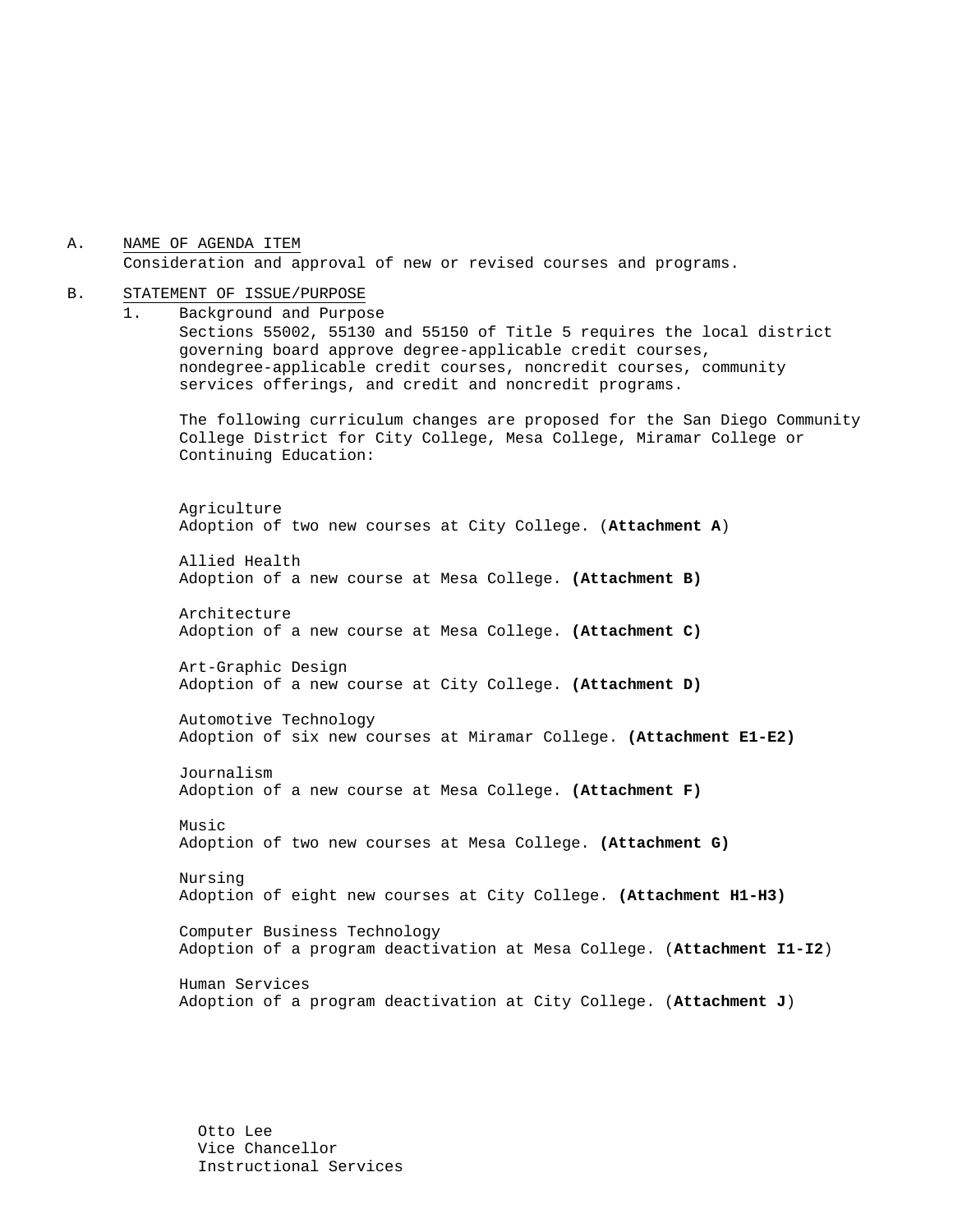# 2. Cost and Funding

There is no additional cost to the District

# C. PROPOSAL

The Board of Trustees hereby grants authority to take the action outlined in Part A.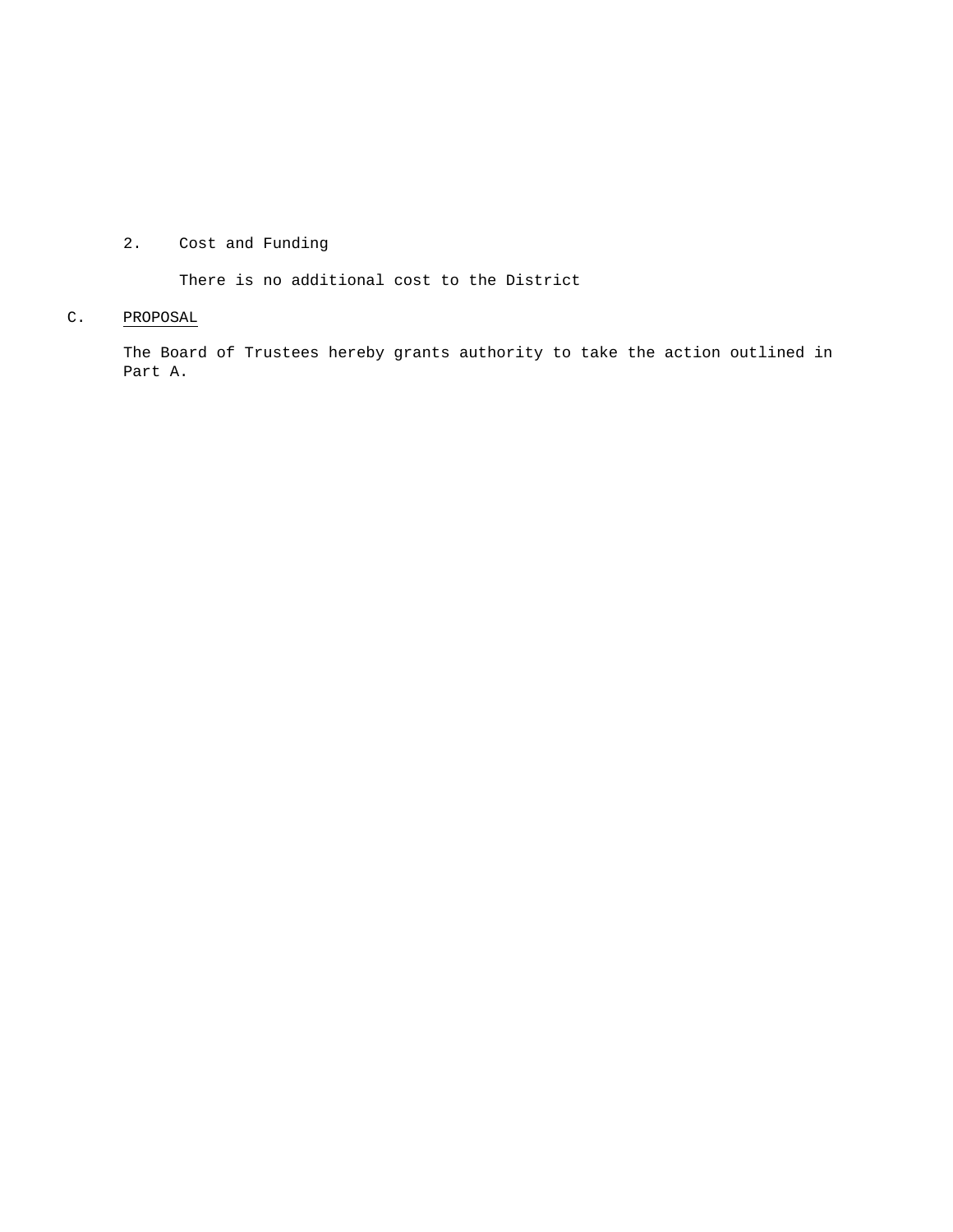Adoption of two new courses at City College.

Proposed new courses at City College:

#### **100 Principles of Sustainable Agriculture 48-54 hours lecture, 3 units Letter Grade or Pass/No Pass Option**

*Advisory:* English 101 with a grade of "C" or better, or equivalent, or Assessment Skill Level s R6 and W6.

This course is an overview of the historical, social and ecological foundations for a sustainable agriculture. Students gain an understanding of the origins of agriculture, the rise of industrial agriculture, the rise of sustainable agriculture, and the context in which we find ourselves today. This course is intended for students interested in agriculture, environmental science and sustainability. (FT) Associate Degree Credit & transfer to CSU and/or private colleges and universities.

#### **102 Sustainable Urban Agricultural Practice 24-27 hours lecture, 72-81 hours lab, 3 units Letter Grade or Pass/No Pass Option**

*Advisory:* English 101 with a grade of "C" or better, or equivalent, or Assessment Skill Level s R6 and W6.

This course integrates theoretical and practical aspects of small-scale organic urban farming. It includes hands-on instruction and an introduction to a range of farm-related topics, including composting and vermicomposting, irrigation systems, propagation and greenhouse management, soil fertility, integrated pest management, plant pathology and disease management, permaculture techniques, and small fruit orchard management. Students explore personal agricultural interests through research projects, visit local farms and gardens and attend key sustainable garden and farm events throughout the semester. This course is intended for students interested in Agriculture, Environmental Science and Sustainability. (FT) Associate Degree Credit & transfer to CSU and/or private colleges and universities.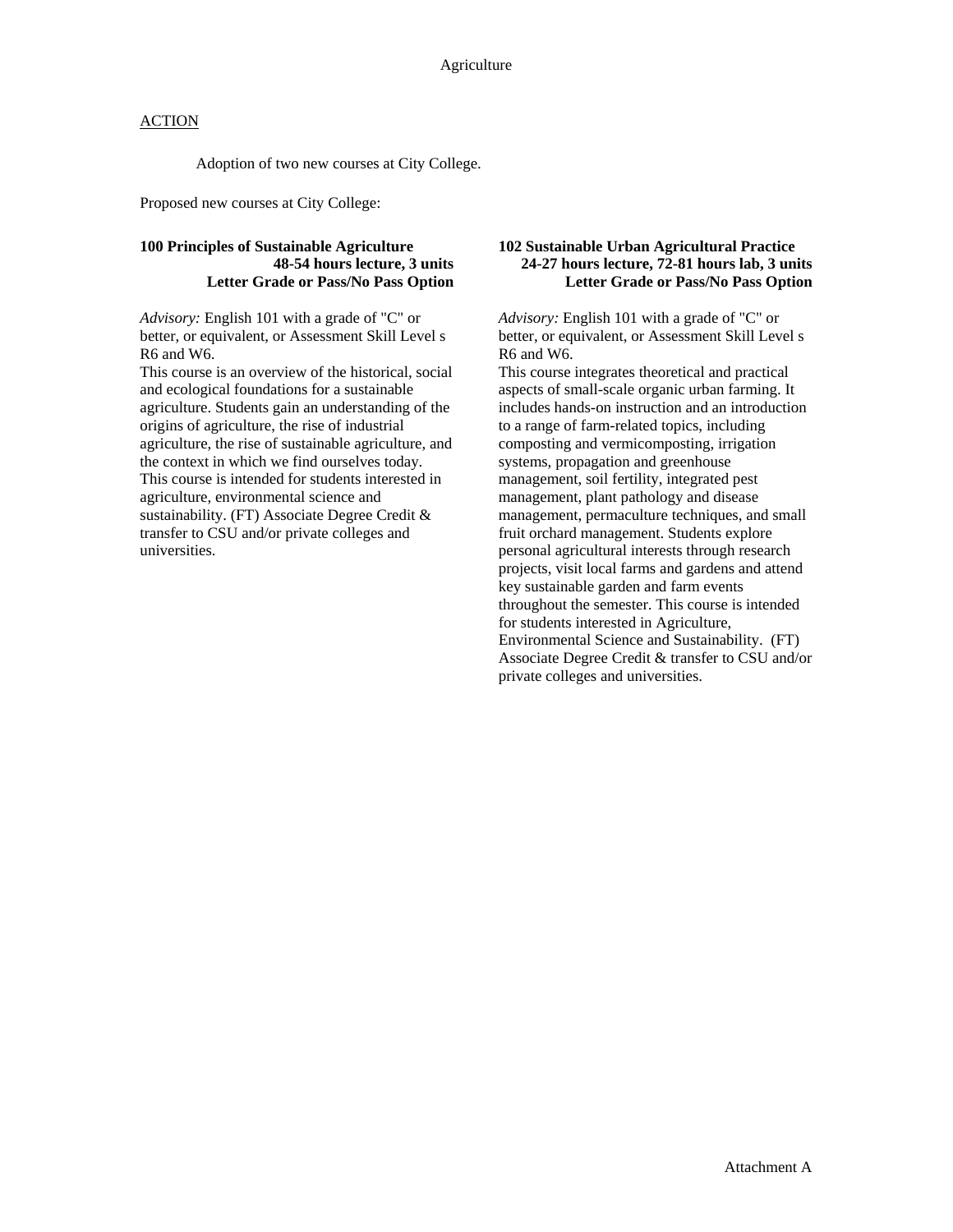Adoption of a new course at Mesa College.

Proposed new course at Mesa College:

## **48 Basic Skills for Health Care Careers 32-36 hours lecture, 2 units Letter Grade or Pass/No Pass Option**

*Advisory:* English 42 and English 43 and Mathematics 38, each with a grade of "C" or better, or equivalent, or Assessment Skill Levels R4, W5 and M30.

This course is designed to prepare students for the college level interdisciplinary skills required in math, oral and written communication in the healthcare environment. In-class essay development, mathematical word problems, logical reasoning and professionalism are emphasized. (FT) Not applicable to the Associate Degree.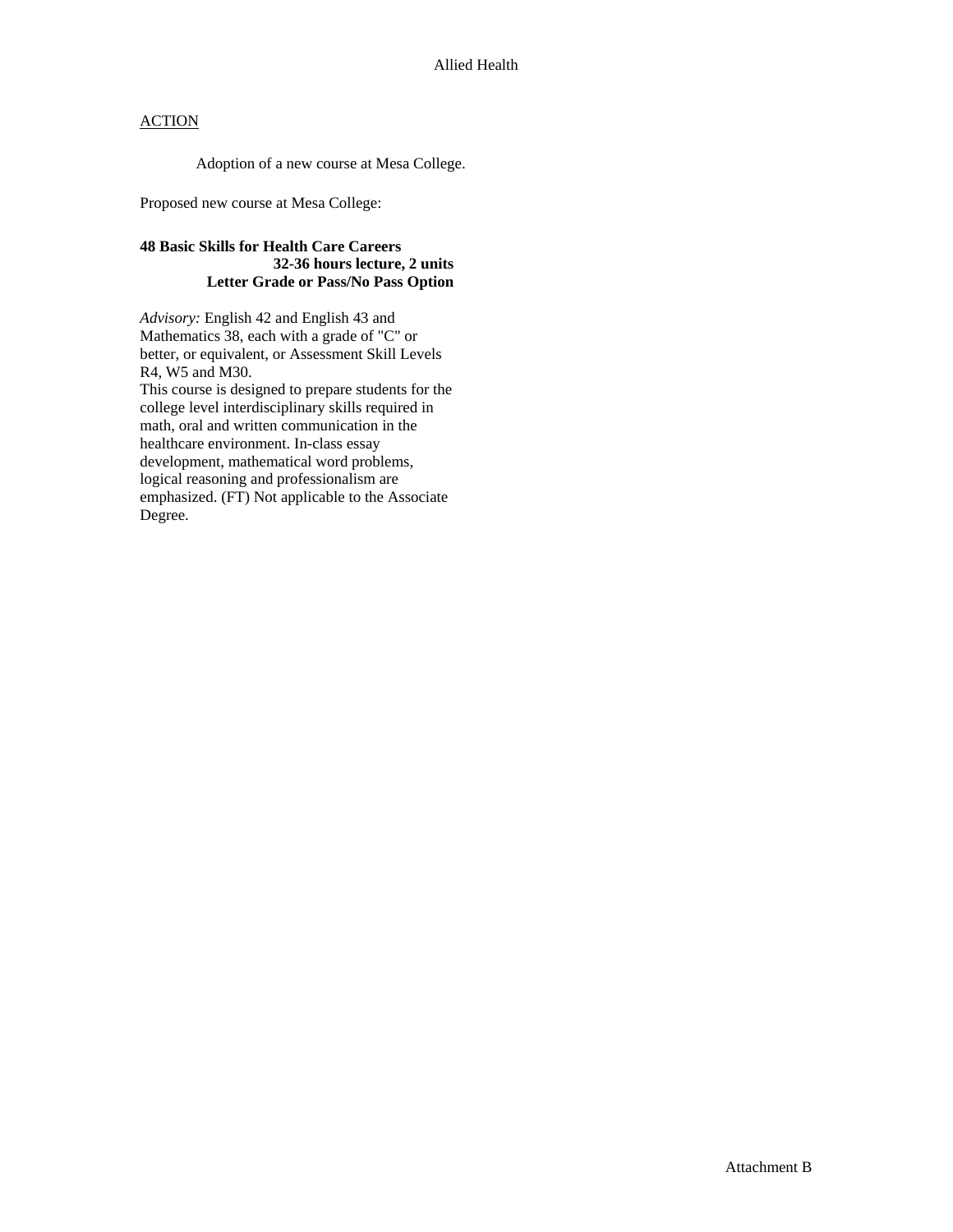Adoption of a new course at Mesa College.

Proposed new course at Mesa College:

## **230 Sustainability in the Built Environment 48-54 hours lecture, 96-108 hours lab, 5 units Grade Only**

*Prerequisite:* Architecture 100 or Interior Design 112A; and Architecture 155 or 177; and Architecture 220 or Interior Design 112B, each with a grade of "C" or better, or equivalent. *Advisory:* Mathematics 46 with a grade of "C" or better, or equivalent, or Assessment Skill Level M40.

This course is a study of sustainable building design. Students design and present projects with emphasis placed on current sustainable design methods and technologies. This course is designed for students majoring in architecture, landscape architecture or interior design. (FT) Associate Degree Credit & transfer to CSU and/or private colleges and universities.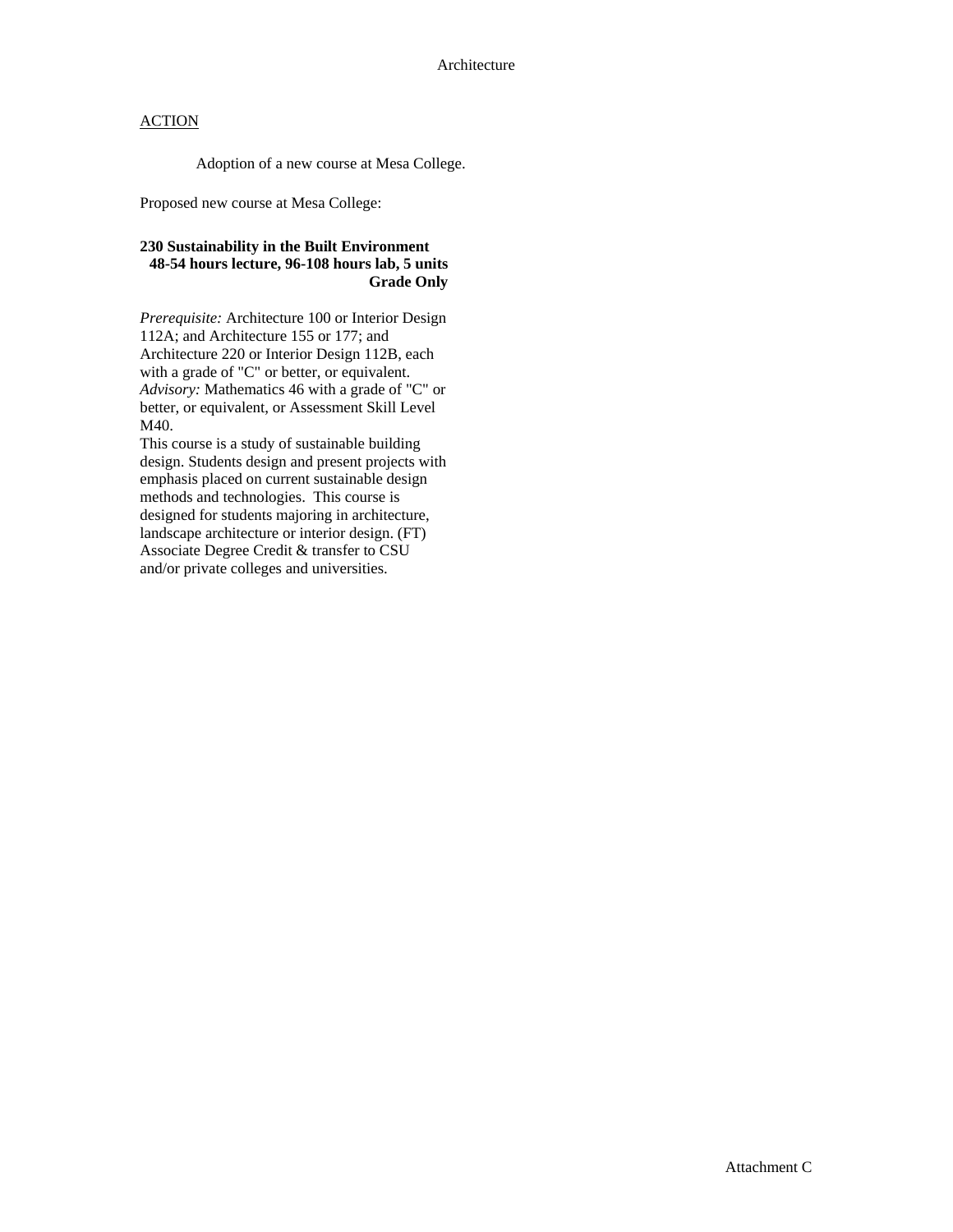Adoption of a new course at City College.

Proposed new course at City College:

# **151 Travel by Design**

#### **24-27 hours lecture, 72-81 hours lab, 3 units Grade Only**

*Advisory:* English 101 with a grade of "C" or better, or equivalent, or Assessment Skill Levels R6 and W6.

This course is a practical study of creativity and global design through travel and the exploration of new people, places and cultures. Emphasis is placed on the application of innovative thinking and global competencies to design solutions for an increasingly interconnected world. Students expand their perspectives and develop global competencies through immersion into select geographic areas. Students may choose to travel to the select geographic area or experience it through online participation. This course is designed for graphic arts majors and anyone interested in developing creativity through global competencies. (FT) Associate Degree Credit & transfer to CSU and/or private colleges and universities.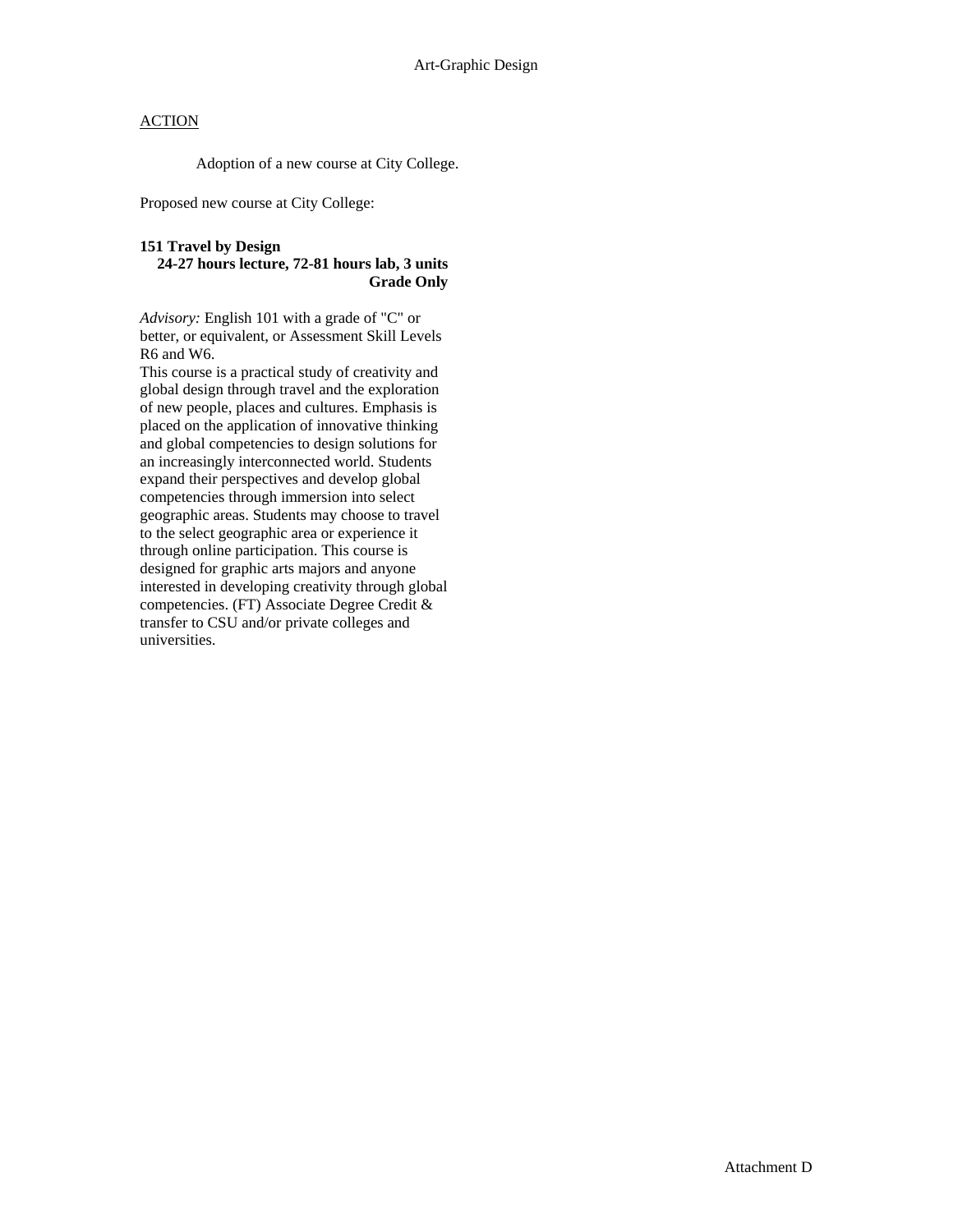Adoption of six new courses at Miramar College.

Proposed new courses at Miramar College:

#### **51A Quick Service Lube, Pre-Delivery Inspection Technician Module I 12-13.5 hours lecture, 12-13.5 hours lab, 1 unit Grade Only**

*Advisory:* Mathematics 34A with a grade of "C" or better, or equivalent, or Assessment Skill Level M20. Automotive Technology 53, or Automotive 53A, 53B and 53C; each with a grade of "C" or better, or equivalent. *Advisory: Completion of or concurrent enrollment in:* English 35, or English 42 and English 43, each with a grade of "C" or better, or equivalent or Assessment Skill Level R4 and W4.

*Limitation on Enrollment:* This course is not open to students with previous credit for Automotive Technology 51.

This first course in a three course series introduces students to automotive quick services and new/used vehicle preparation. Topics include safety considerations, hazardous materials regulations, vehicle inspections, and preparing estimates and repair orders. Students also learn how to identify and operate necessary equipment and tools. This course is intended for students majoring in automotive technology or others interested in developing automotive service skills. (FT) Associate Degree Credit only and not Transferable.

**51B Quick Service Lube, Pre-Delivery Inspection Technician Module II 12-13.5 hours lecture, 12-13.5 hours lab, 1 unit Grade Only** 

*Advisory:* Mathematics 34A with a grade of "C" or better, or equivalent, or Assessment Skill Level M20. Automotive Technology 51A with a grade of "C" or better, or equivalent. Automotive 53, or 53A, 53B and 53C; each with a grade of "C" or better, or equivalent. *Advisory: Completion of or concurrent enrollment in:* English 35, or English 42 and English 43, each with a grade of "C" or better, or equivalent or Assessment Skill Level R4 and W4.

*Limitation on Enrollment:* This course is not open to students with previous credit for Automotive Technology 51.

This second course in a three course series provides an overview of vehicle quick servicing. Topics include changing fluids and filters, proper hazardous \par waste disposal, and minor electrical repairs. Students also practice operating necessary equipment and tools. This course is intended for students majoring in automotive technology or others interested in developing automotive service skills. Associate Degree Credit only and not Transferable.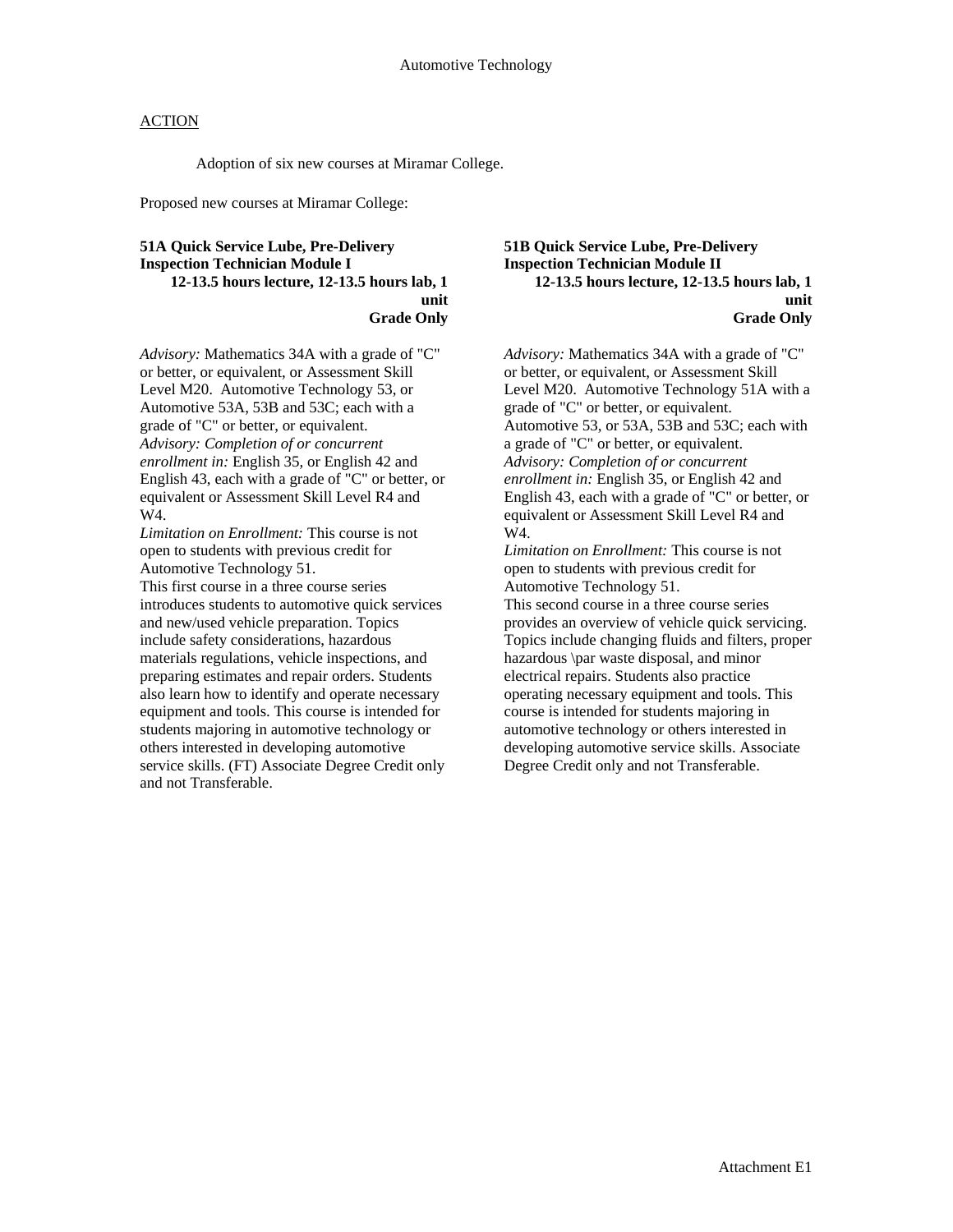#### **51C Quick Service Lube, Pre-Delivery Inspection Technician Module III 4-4.5 hours lecture, 36-40.5 hours lab, 1 unit Grade Only**

*Advisory:* Mathematics 34A with a grade of "C" or better, or equivalent, or Assessment Skill Level M20. Automotive Technology 51A or 51B, with a grade of "C" or better, or equivalent. Automotive 53, or 53A, 53B and 53C; each with a grade of "C" or better, or equivalent. *Advisory: Completion of or concurrent enrollment in:* English 35, or English 42 and English 43, each with a grade of "C" or better, or equivalent or Assessment Skill Level R4 and W4.

*Limitation on Enrollment:* This course is not open to students with previous credit for Automotive Technology 51.

This third course in a three course series provides an overview of vehicle road testing procedures. Topics include road testing techniques, vehicle operation, and systems evaluations. This course is intended for students majoring in automotive technology or others interested in developing automotive service skills. (FT) Associate Degree Credit only and not Transferable.

#### **53A Introduction to Automotive Technology Module I**

**12-13.5 hours lecture, 12-13.5 hours lab, 1 unit Grade Only** 

*Advisory:* Mathematics 34A with a grade of "C" or better, or equivalent, or Assessment Skill Level M20.

*Advisory: Completion of or concurrent enrollment in:* English 35, or English 42 and English 43, each with a grade of "C" or better, or equivalent, or Assessment Skill Levels R4 and W4.

*Limitation on Enrollment:* This course is not open to students with previous credit for Automotive Technology 53 or 112. This first course in a three course series introduces students to automotive tools and safety procedures. Topics include safety equipment, safe work habits, and the use of basic automotive hand, power, and lifting tools. This course is intended for beginning automotive technology students or anyone interested in the automotive industry. (FT) Associate Degree Credit only and not Transferable.

#### **53B Introduction to Automotive Technology Module II**

**12-13.5 hours lecture, 12-13.5 hours lab, 1 unit Grade Only** 

*Advisory:* Mathematics 34A with a grade of "C" or better, or equivalent, or Assessment Skill Level M20. Automotive Technology 53A with a grade of "C" or better, or equivalent. *Advisory: Completion of or concurrent enrollment in:* English 35, or English 42 and English 43, each with a grade of "C" or better, or equivalent, or Assessment Skill Levels R4 and W4.

*Limitation on Enrollment:* This course is not open to students with previous credit for Automotive Technology 53 or 112. This second course in a three course series provides an overview of major automotive systems. Topics include engines; engine electrical systems; fuel, ignition, and emission systems; power train; chassis system; and brakes. This course is intended for beginning automotive technology students or anyone interested in the automotive industry. (FT) Associate Degree Credit only and not Transferable.

#### **53C Introduction to Automotive Technology Module III**

**4- 4.5 hours lecture, 36-40.5 hours lab, 1 unit Grade Only** 

*Advisory:* Mathematics 34A with a grade of "C" or better, or equivalent, or Assessment Skill Level M20. Automotive Technology 53A and 53B, each with a grade of "C" or better, or equivalent.

*Advisory: Completion of or concurrent enrollment in:* English 35, or English 42 and English 43, each with a grade of "C" or better, or equivalent, or Assessment Skill Levels R4 and W4.

*Limitation on Enrollment:* This course is not open to students with previous credit for Automotive Technology 53 or 112. This third course in a three course series introduces students to the automotive industry and vehicle diagnostics. Topics include occupational options, industry terminology, vehicle diagnostic procedures, and vehicle inspections/repair estimates. This course is intended for beginning automotive technology students or anyone interested in the automotive industry. (FT) Associate Degree Credit only and not Transferable.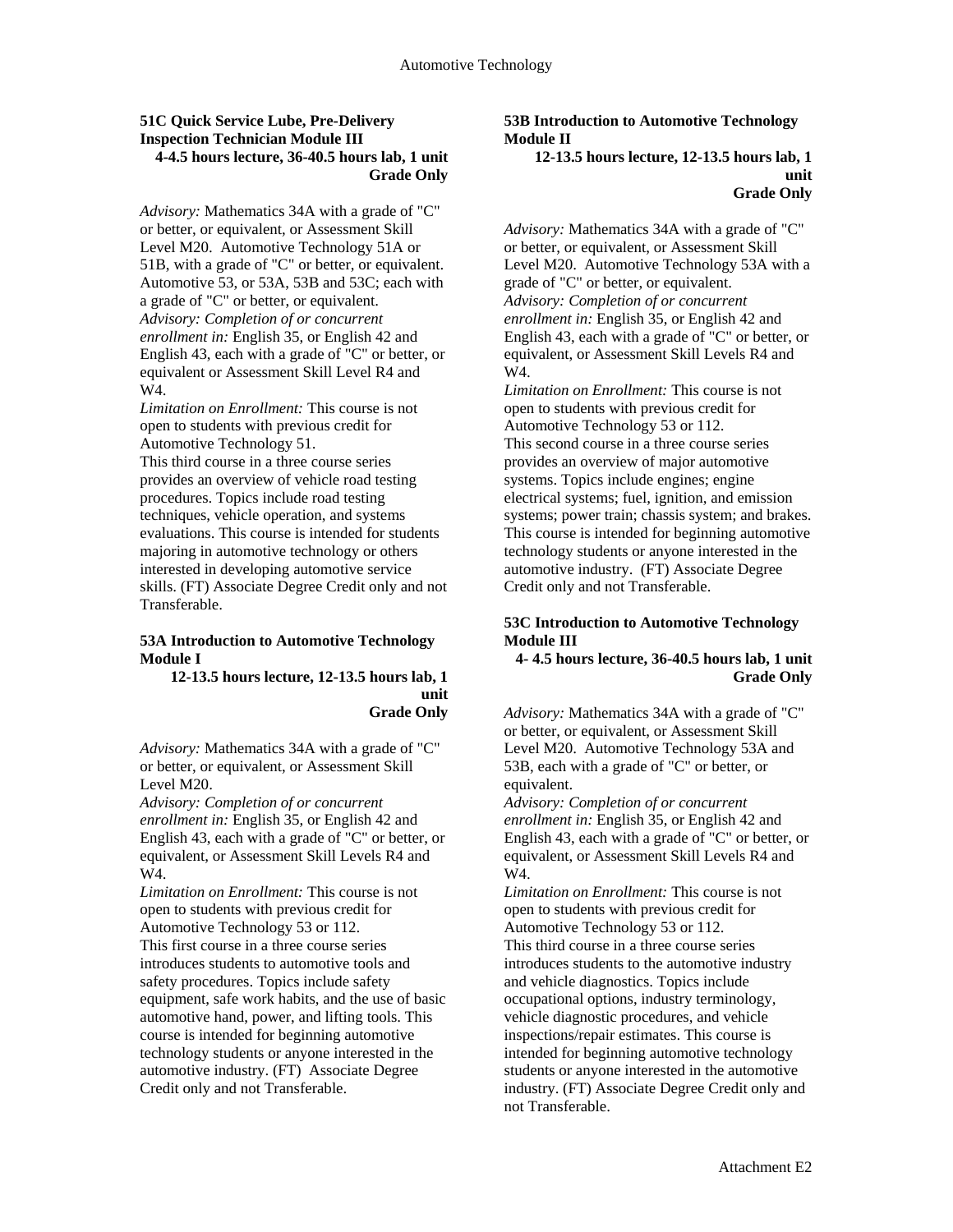Adoption of a new course at Mesa College.

Proposed new course at Mesa College:

### **220 Principles of Public Relations 48-54 hours lecture, 3 units Letter Grade or Pass/No Pass Option**

*Advisory:* English 101 with a grade of "C" or better, or equivalent, or Assessment Skill Levels R6 and W6.

This course evaluates public relations as a growing profession. The course looks at the job opportunities for the practitioner, internal and external public relations (PR) and the staff as well as the counselor tasks. It investigates relationships with the media, organizing and executing campaigns. The use of photography, graphics and marketing is also studied. This course is designed for students interested in learning about the field of public relations. (FT) Associate Degree Credit & transfer to CSU and/or private colleges and universities.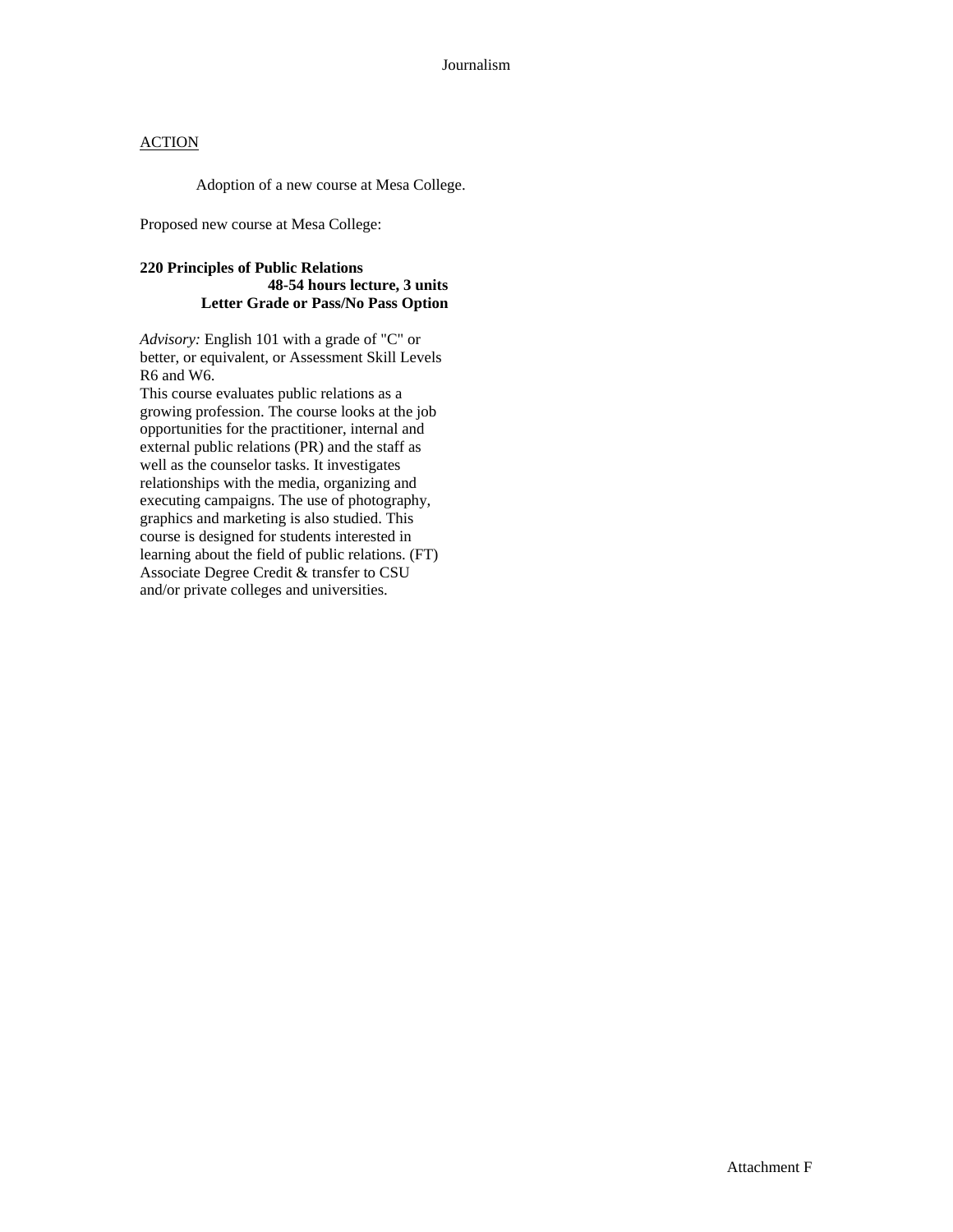Adoption of two new courses at Mesa College.

Proposed new course at Mesa College:

### **213A Jazz Theory for Piano I 64-72 hours lecture, 4 units Letter Grade or Pass/No Pass Option**

*Prerequisite:* Music 115A and 150A, each with a grade of "C" or better, or equivalent. This course is an introduction to the theoretical foundations of jazz. Emphasis is placed on a systematic examination of scales, hybrid modes, chord construction, chord notation, and chord/scale relationships and applications. Topics also include melodic and harmonic construction. This course is designed for music majors and anyone interested in jazz theory for the piano. (FT) Associate Degree Credit & transfer to CSU and/or private colleges and universities.

#### **213B Jazz Theory For Piano II 64 - 72 hours lecture, 4 units Letter Grade or Pass/No Pass Option**

*Prerequisite:* Music 213A with a grade of "C" or better, or equivalent.

This course is an advanced-level study of jazz theory for the piano. Emphasis is placed on providing students with advanced jazz theory and its practical applications to jazz standards as well as American Songbook and contemporary jazz tunes. This course is designed for music majors and students interested in jazz theory. (FT) Associate Degree Credit & transfer to CSU and/or private colleges and universities.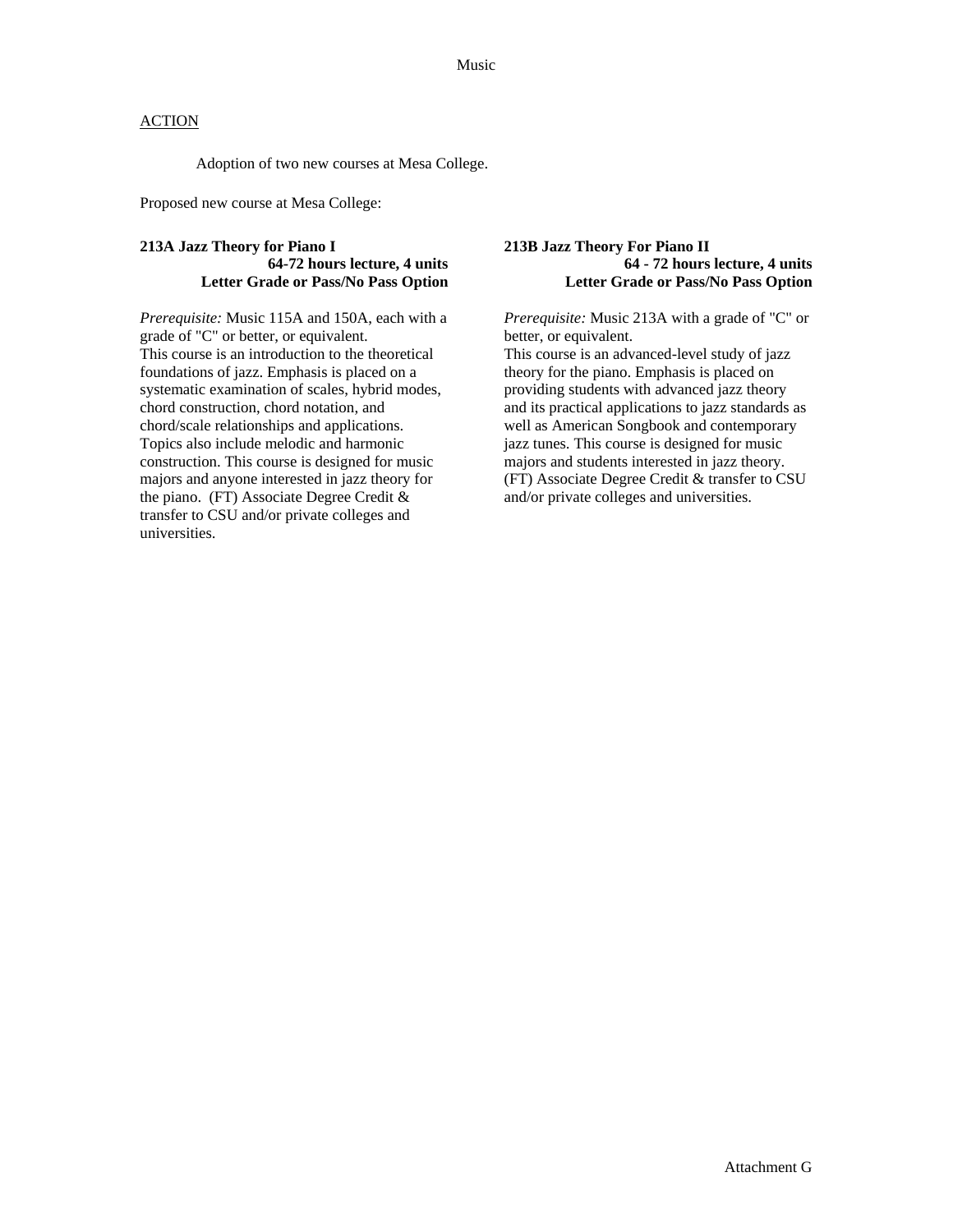Adoption of eight new courses at City College.

Proposed new courses at City College:

#### **140 Foundations of Nursing 32-36 hours lecture, 120-135 hours lab, 4.5 units Grade Only**

*Prerequisite:* Biology 205, 230 and 235, each with a grade of "C" or better, or equivalent. *Corequisite: Completion of or concurrent enrollment in:* Nursing Education 141 with a grade of "C" or better, or equivalent. *Advisory:* English 101 and Mathematics 96, each with a grade of "C" or better, or equivalent, or Assessment Skill Levels R6, W6 and M50. *Limitation on Enrollment:* Special Admission must be admitted to program. This course provides an introduction to nursing and the roles of the associate degree nurse, the nursing process, critical thinking, knowledge and foundational skills necessary for beginning level assessment and interventions (procedures) for adults. It also introduces the learner to the philosophy and conceptual framework of the nursing program. The emphasis is on meeting the client's basic needs throughout the life cycle. Introductory skills of client care are practiced in the skills and simulation laboratories with supervised clinical experiences in a variety of health settings. This course is offered to students enrolled in the first semester of the Associate of Science Degree in Nursing program. (FT) Associate Degree Credit & transfer to CSU and/or private colleges and universities.

#### **141 Pharmacology for Nursing 16-18 hours lecture, 1 unit Grade Only**

*Corequisite: Completion of or concurrent enrollment in:* Nursing Education 140 with a grade of "C" or better, or equivalent. *Advisory:* English 101 and Mathematics 96, each with a grade of "C" or better, or equivalent, or Assessment Skill Levels R6, W6 and M50. *Limitation on Enrollment:* Special Admission must be admitted to program. This course introduces basic concepts of pharmacology. Legal, ethical, psychological, cultural and age-specific aspects of drug therapy are presented. A nursing process approach to the principles of medication administration and dosage calculation is included. This course is offered to students enrolled in the first semester of the Associate of Science Degree in Nursing program. (FT) Associate Degree Credit & transfer to CSU and/or private colleges and universities.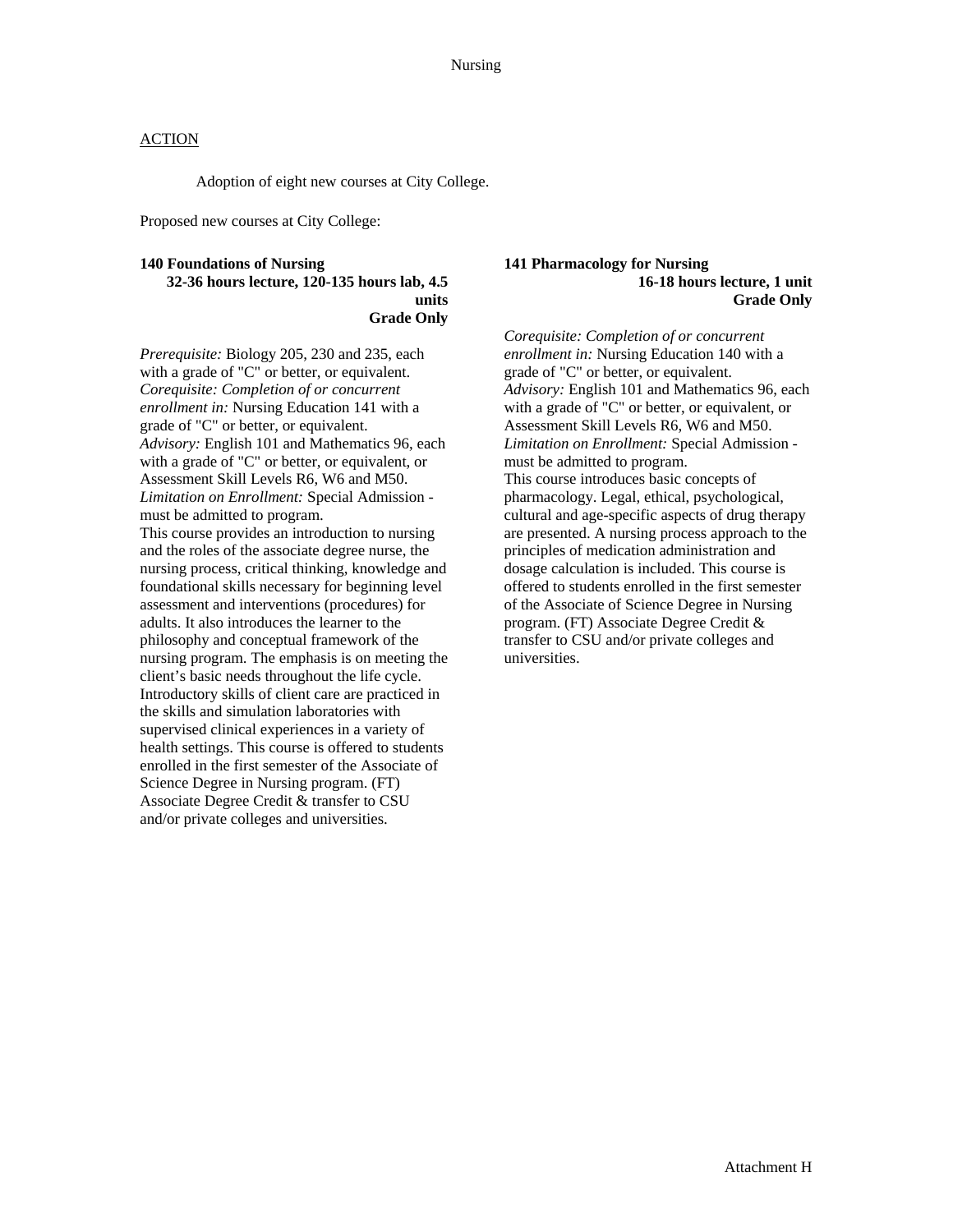#### **142 Medical Surgical Nursing I 32-36 hours lecture, 120-135 hours lab, 4.5 units Grade Only**

*Prerequisite:* Nursing Education 140 and 141, each with a grade of "C" or better, or equivalent. *Limitation on Enrollment:* Special Admission must be admitted to program. The course is an introduction to nursing concepts and practices as they relate to the young adult through geriatric adult in the medical surgical environment. Through utilization of the nursing process, the student begins to recognize alterations in physical and physiological functioning or illness and formulates ageappropriate nursing interventions. Selected psychomotor skills associated with the basic human needs, medication administration and intravenous therapy are studied and practiced. This course is offered to students enrolled in the first semester of the Associate of Science Degree in Nursing program. (FT) Associate Degree Credit & transfer to CSU and/or private colleges and universities.

#### **143 Pharmacology for Nursing II 16-18 hours lecture, 1 unit Pass/No Pass**

*Corequisite: Completion of or concurrent enrollment in:* Nursing Education 142 This course provides supplementary instruction on pharmacologic intervention for medical surgical disorders. Emphasis is placed on drug categories and medications used in medical surgical nursing care environments. A nursing process approach to the principles of medication administration and dosage calculation is included. This course is offered to students enrolled in the Associate of Science Degree in Nursing program. Associate Degree Credit & transfer to CSU and/or private colleges and universities.

#### **144 Medical Surgical Nursing II 32-36 hours lecture, 120-135 hours lab, 4.5 units Grade Only**

*Prerequisite:* Nursing Education 142 with a grade of "C" or better, or equivalent. *Limitation on Enrollment:* Special Admission must be admitted to program. This course develops the first year nursing student's knowledge and skills as they relate to the adult non-critical moderately complex medical-surgical client. Through utilization of the nursing process, the student recognizes alterations in functioning or illness and formulates age-appropriate nursing interventions. Psychomotor skills associated with moderately complex needs, medication administration and intravenous therapy are studied and practiced. The impact of multiple nursing diagnoses on client outcomes is introduced. This course is offered to nursing students enrolled in the second semester of the Associate of Science Degree in Nursing program. (FT) Associate Degree Credit & transfer to CSU and/or private colleges and universities.

#### **145 Pharmacology for Nursing III 16-18 hours lecture, 1 unit Pass/No Pass**

*Corequisite: Completion of or concurrent enrollment in:* Nursing Education 144 This course emphasizes drug categories and medications used in acute medical/surgical environments. A nursing process approach to the principles of medication administration and dosage calculation is included. This course is offered to students enrolled in the Associate of Science Degree in Nursing program. Associate Degree Credit & transfer to CSU and/or private colleges and universities.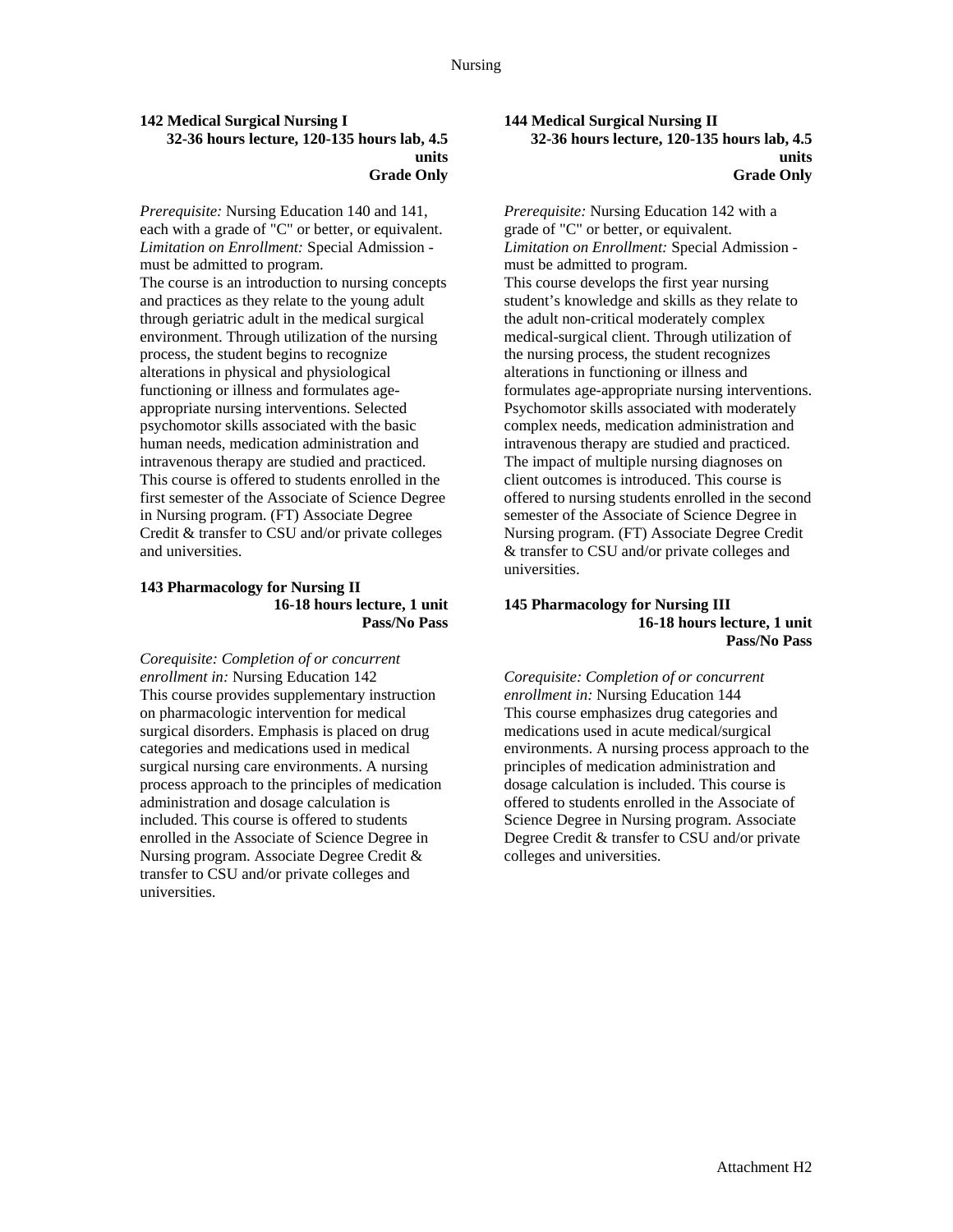#### **146 Maternal-Child Health Nursing 36-40.5 hours lecture, 108-121.5 hours lab, 4.5 units Grade Only**

*Prerequisite:* Nursing Education 142 with a grade of "C" or better, or equivalent. *Limitation on Enrollment:* Special Admission must be admitted to program. This course focuses on integration and application of the nursing process as it relates to the nursing care of the childbearing family, children and their families. Emphasis is on the concepts and skills related to age-appropriate, family centered care. Clinical experiences provide opportunities for students to participate in therapeutic activities in a variety of pediatric and obstetrical settings. This course is offered to nursing students enrolled in the second semester of the Associate of Science Degree in Nursing program. (FT) Associate Degree Credit & transfer to CSU and/or private colleges and universities.

#### **147 Pharmacology for Nursing IV 16-18 hours lecture, 1 unit Pass/No Pass**

*Corequisite: Completion of or concurrent enrollment in:* Nursing Education 146 This course emphasizes drug categories and medications used in Reproductive Health, Obstetrics and Pediatrics. A nursing process approach to the principles of medication administration and dosage calculation is included. This course is offered to students enrolled in the Associate of Science Degree in Nursing program. Associate Degree Credit & transfer to CSU and/or private colleges and universities.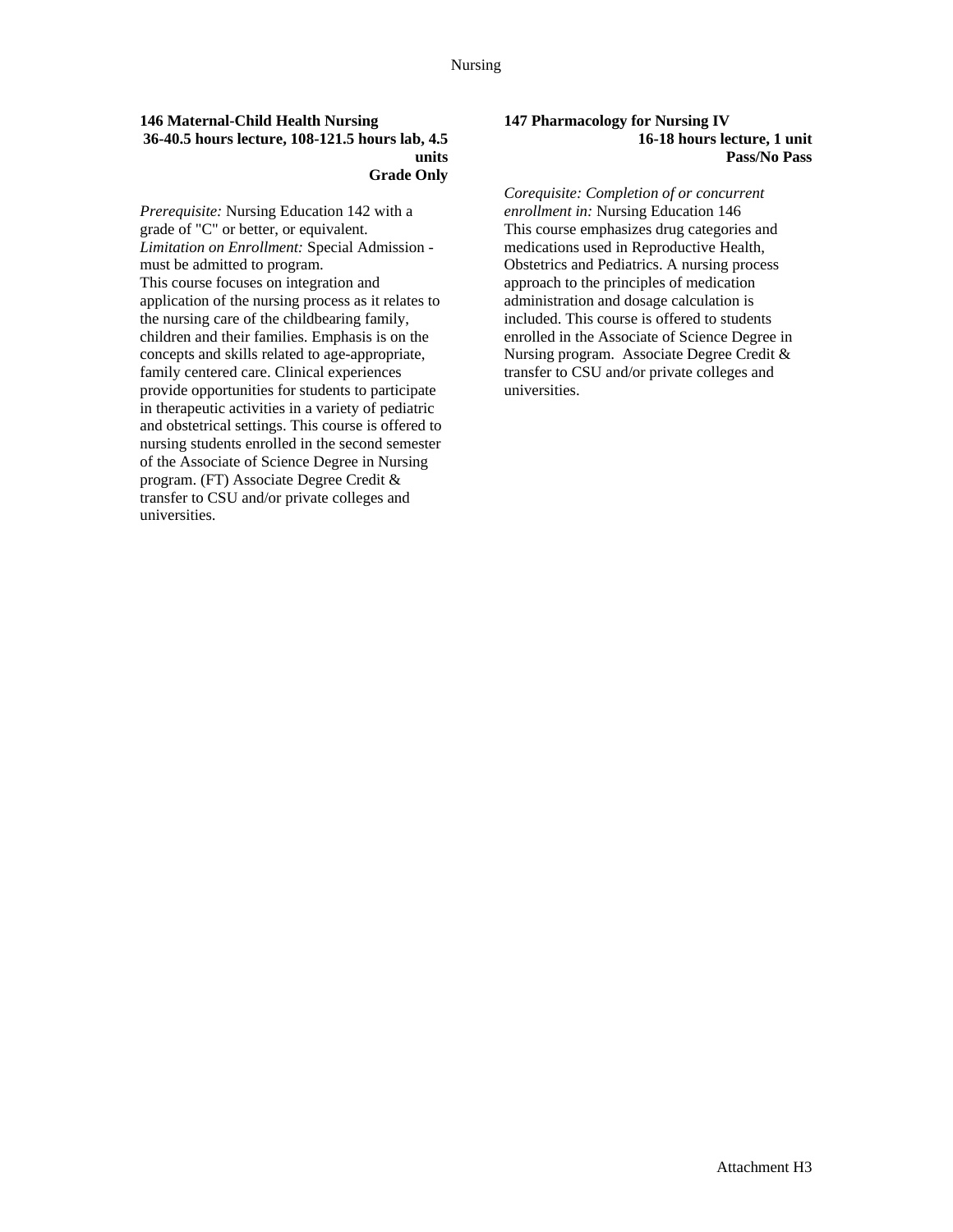Adoption of a program deactivation at Mesa College.

Proposed program deactivation at Mesa College:

# **Certificate of Achievement Computer Business Technology Medical Business Assistant**

| <b>Courses Required for the Major:</b>            |
|---------------------------------------------------|
| CBTE 120 Beginning Microsoft Word or              |
| CBTE 120A Introduction I to Microsoft Word and    |
| CBTE 120B Introduction II to Microsoft Word or    |
| CBTE 130 Beginning Corel WordPerfect 2 or         |
| CBTE 130A Introduction to Corel WordPerfect I and |
| CBTE 130B Introduction to Corel WordPerfect II 2  |
|                                                   |
|                                                   |
|                                                   |
| <b>MEDA 105 Fundamentals Human Anatomy and</b>    |
|                                                   |
|                                                   |
|                                                   |
|                                                   |
| $Total Units = 19-22$                             |

# **Associate in Science Degree Computer Business Technology Medical Business Assistant**

| <b>Courses Required for the Major:</b>                |  |
|-------------------------------------------------------|--|
| CBTE 120 Beginning Microsoft Word or                  |  |
| CBTE 120A Introduction I to Microsoft Word and        |  |
| CBTE 120B Introduction II to Microsoft Word or        |  |
| CBTE 130 Beginning Corel WordPerfect 2 or             |  |
| CBTE 130A Introduction to Corel WordPerfect Land      |  |
| <b>CBTE 130B Introduction to Corel WordPerfect II</b> |  |
| <b>CBTE 164 Introduction to Microsoft Outlook</b>     |  |
| <b>CBTE 270 Work Experience</b>                       |  |
| <b>BUSE 119 Business Communications</b>               |  |
| <b>MEDA 105 Fundamentals Human Anatomy and</b>        |  |
| Physiology                                            |  |
| <b>MEDA 110 Medical Terminology</b>                   |  |
| MEDA 115 Pathophysiology                              |  |
| <b>MEDA 120 Basic Clinical Assisting</b>              |  |
| <del>Total Units = 19-22</del>                        |  |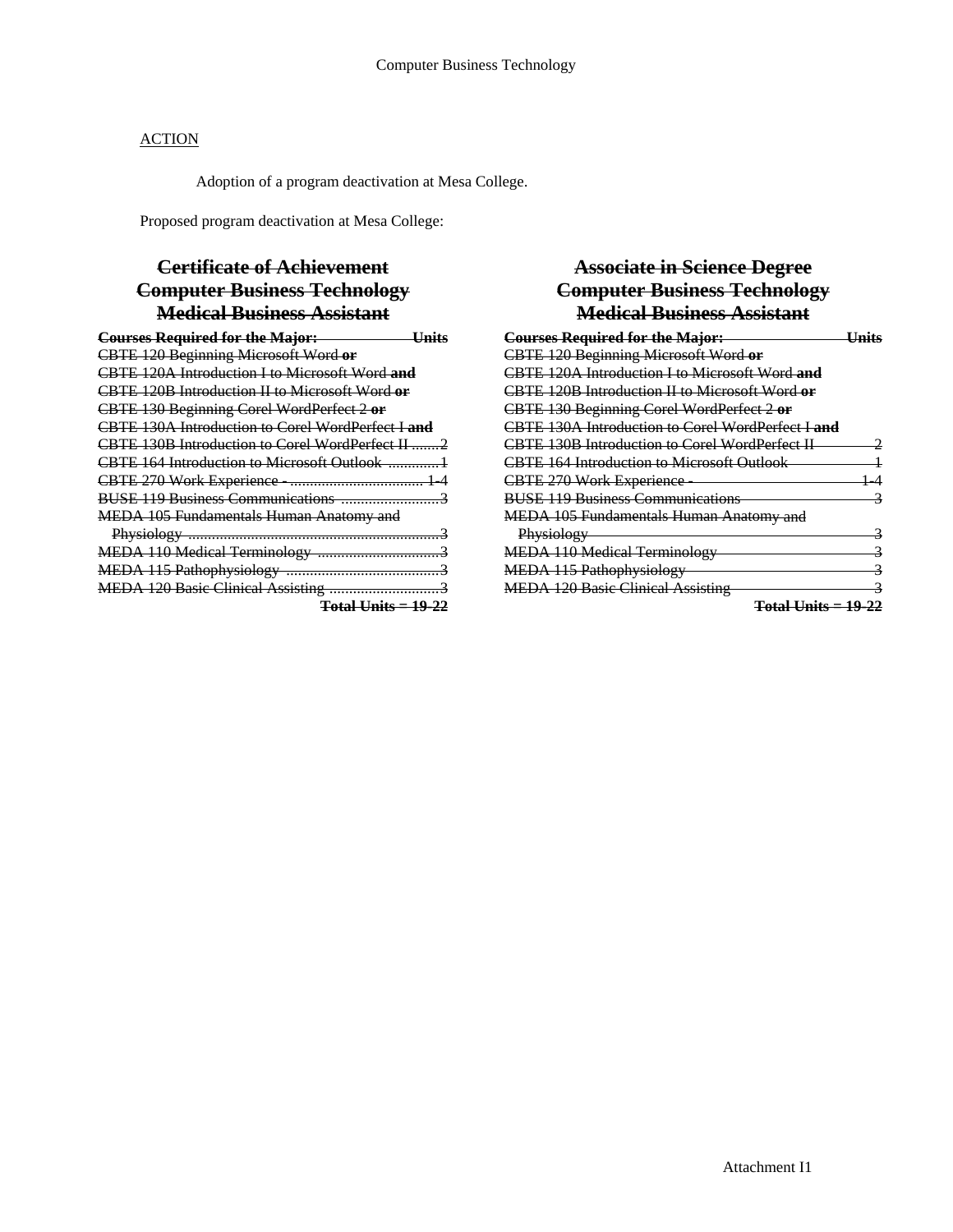# **Certificate of Achievement Computer Business Technology Medical Transcription Specialist**

| <b>Courses Required for the Major:</b><br>——————————Units |
|-----------------------------------------------------------|
|                                                           |
| <b>CBTE 120 Beginning Microsoft Word or</b>               |
| CBTE 120A Introduction I to Microsoft Word and            |
| CBTE 120B Introduction II to Microsoft Word or            |
| CBTE 130 Beginning Corel WordPerfect 2 or                 |
| CBTE 130A Introduction to Corel WordPerfect Land          |
| CBTE 130B Introduction to Corel WordPerfect II 2          |
| CBTE 164 Introduction to Microsoft Outlook                |
|                                                           |
|                                                           |
| <b>MEDA 105 Fundamentals Human Anatomy and</b>            |
|                                                           |
|                                                           |
|                                                           |
| T111111                                                   |

**Total Units = 17-20**